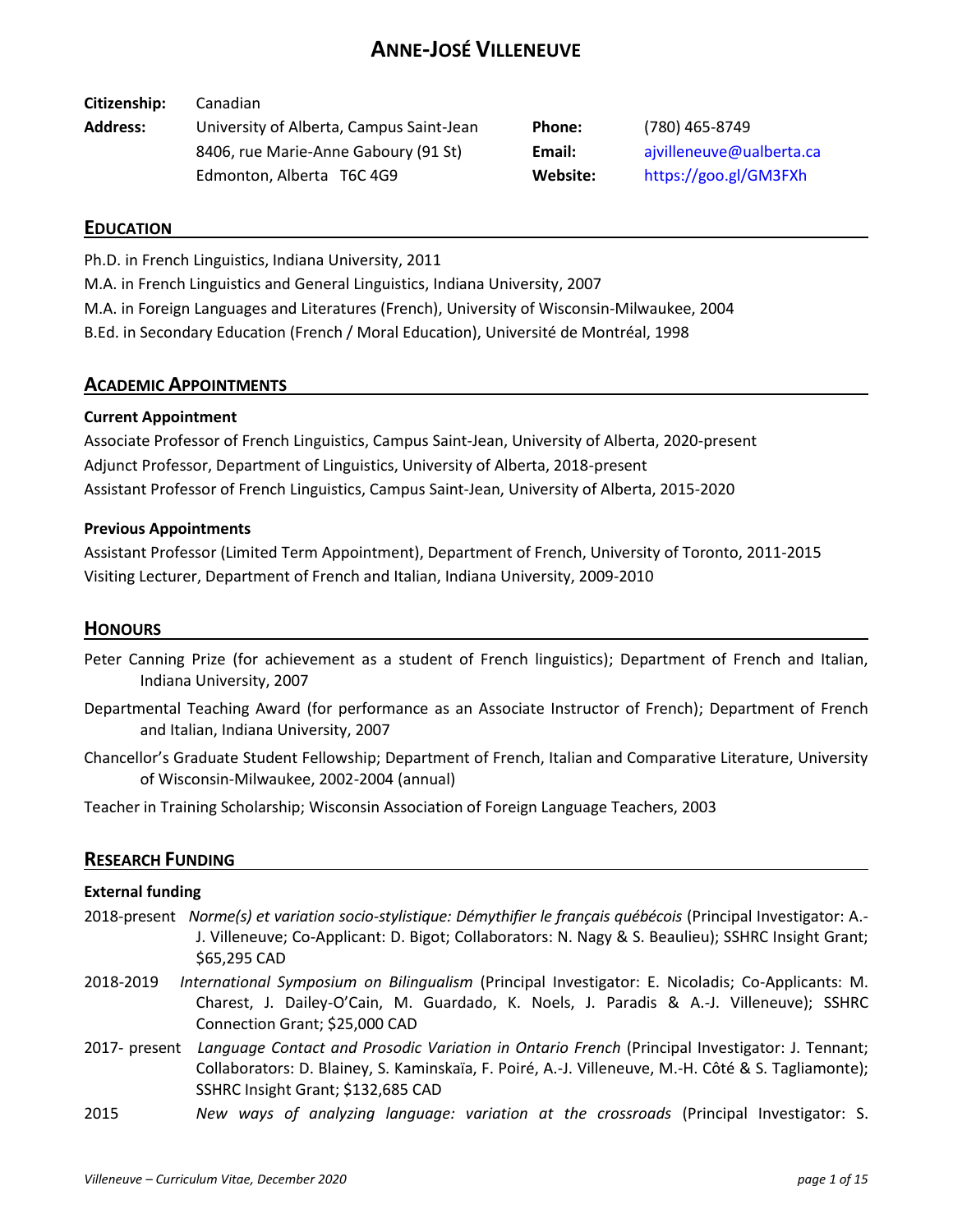Tagliamonte; Collaborators: P. Angermeyer, M. Hoffman, N. Nagy, A.-J. Villeneuve, J. Walker); SSHRC Connection Grant; \$22,400 CAD

#### **Internal funding**

- 2016-2018 *Engagement communautaire et développement de la compétence (socio)linguistique en français: l'exemple du Campus Saint-Jean* (Collaborators : S. ElAtia & T. Tran-Minh); Faculty Research Fund, Campus Saint-Jean, University of Alberta; \$6,000 CAD
- 2016-2017 *Anti-racism beyond #MakeItAwkward: Stories by Survivors and Allies* (Principal Investigators: D. Mounsef & J. Williamson; Collaborators: T. Harnett, E. Stroulia & A.-J. Villeneuve); Research Team Grant, Kule Institute for Advanced Study (KIAS), University of Alberta; \$7,500 CAD
- 2015-2017 *Variation sociolinguistique en français parlé | Sociolinguistic variation in spoken French* (RES0028044); Faculty Research Fund, Campus Saint-Jean, University of Alberta; \$10,000 CAD
- 2015 Institutional Grant for conference travel to the 44<sup>th</sup> New Ways of Analyzing Variation conference in Toronto, ON; Campus Saint-Jean, University of Alberta; \$1,500 CAD
- 2014 SSHRC Institutional Grant for conference travel to Methods 15 conference in Groningen, Netherlands; Department of French, University of Toronto; \$473 CAD
- 2013 SSHRC Institutional Grant for conference travel to ICLaVE conference in Trondheim, Norway; Department of French, University of Toronto; \$1,276 CAD
- 2013 *One or two grammars? What a variationist analysis can tell us about French and Picard*; Departmental Grant, Department of French, University of Toronto; \$800 CAD
- 2012 *Grammatical variation and diglossia in Picardie*; Departmental Grant, Department of French, University of Toronto; \$1,035 CAD
- 2008 Graduate Student Travel Grant to attend the  $37<sup>th</sup>$  New Ways of Analyzing Variation conference in Houston, TX; Department of French and Italian, Indiana University; \$600 USD
- 2007 Summer Pre-dissertation Travel Grant to conduct sociolinguistic research in Vimeu, France; Office of International Programs / Graduate School, Indiana University; \$2,100 USD
- 2006 Graduate Student Travel Grant to attend "Les français d'ici" colloquium in Kingston, ON; Department of French and Italian, Indiana University; \$500 USD
- 2004 Graduate Student Travel Grant to attend the 33<sup>rd</sup> New Ways of Analyzing Variation conference in Ann Arbor, MI; Department of French and Italian, Indiana University; \$252 USD

## **MEMBERSHIP AND OFFICES HELD IN LEARNED AND PROFESSIONAL ORGANIZATIONS**

#### **Editorial Offices**

Co-Editor, *Arborescences: Revue d'études françaises*, University of Toronto, 2015-present Member, Editorial Board, *Francophonies d'Amérique*, 2017-present Associate Editor / Editor, *Indiana University Linguistics Club Working Papers Online*, 2007-2009

## **Offices in Professional Associations**

Member, Congress Advisory Committee on Equity, Diversity, Inclusion, and Decolonization (Fédération des sciences humaines | Canadian Federation for the Humanities and Social Sciences), 2020-present

Treasurer, Acfas, Alberta chapter (ACFAS-Alberta), 2016-present

Member, Community and Canadian francophonie Research Committee, Association francophone pour le savoir (Acfas), 2016-2018

#### **Membership in Learned Societies**

Association for French Language Studies / Association d'études en langue française (AFLS) Canadian Linguistic Association / Association Canadienne de Linguistique (CLA / ACL)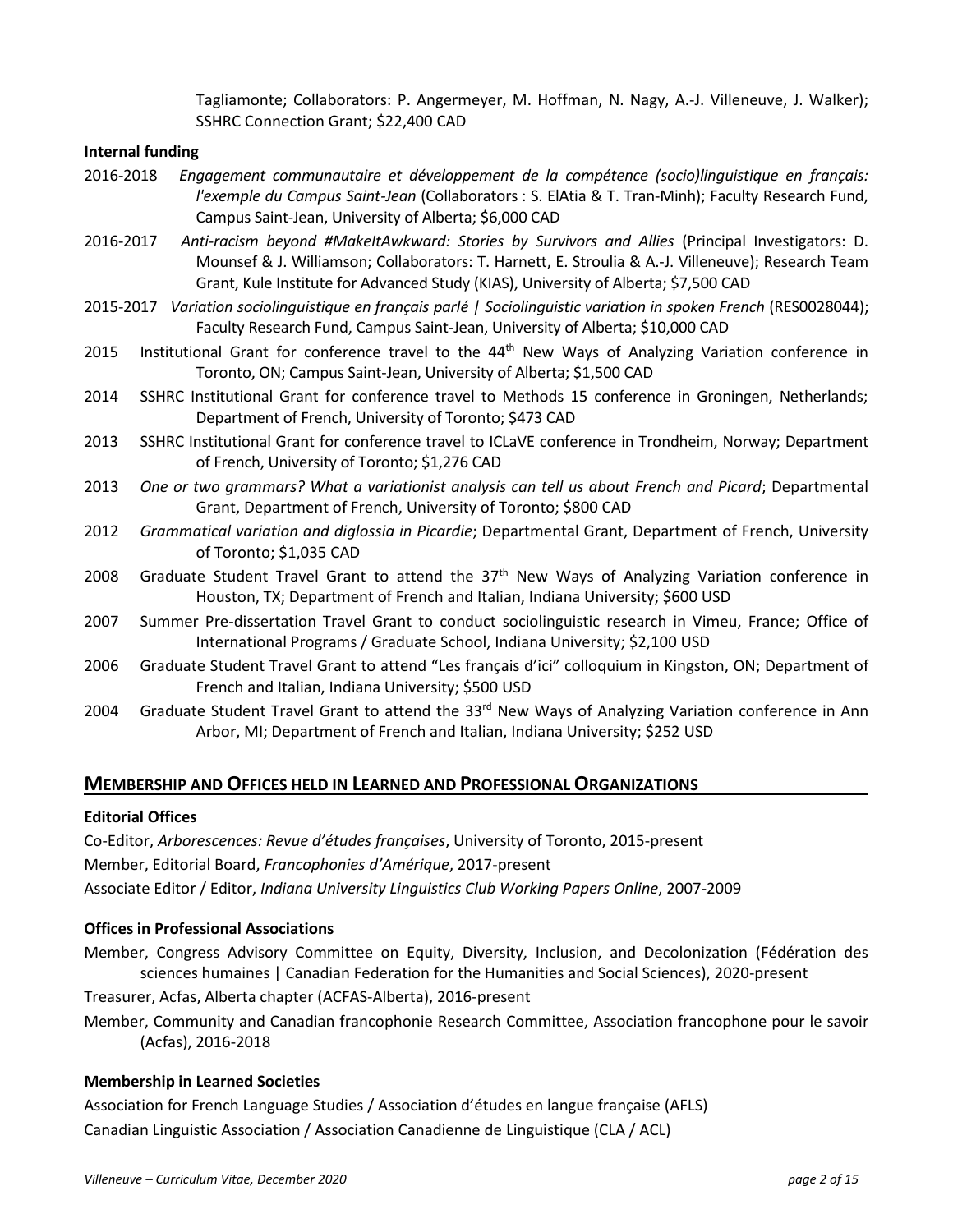Linguistic Society of America (LSA) Association francophone pour le savoir (ACFAS)

## **Membership in Research Centers and Institutes**

Centre for Research on Language and Culture Contact / Centre de recherche sur le contact des langues et des cultures (CRLCC / CRCLC), York University, Glendon Campus

Centre d'Études Picardes (CEP), Université de Picardie, France

## **PUBLICATIONS**

## **Books and Edited Volumes**

- Auger, J., & Villeneuve, A.-J. (Under contract). *Minority community and language change in Vimeu, France.* "Routledge Studies in Language Change" series.
- Côté, M.-H., & Villeneuve, A.-J. (2017). [La norme orale en français laurentien.](https://www.erudit.org/fr/revues/arbo/2017-n7-arbo03935/) Thematic issue of *Arborescences: Revue d'études françaises, 7*.
- Comeau, P., & Villeneuve, A.-J. (2016). [Future temporal reference in French | La référence temporelle au futur](https://www.cambridge.org/core/journals/canadian-journal-of-linguistics-revue-canadienne-de-linguistique/issue/25040694B1D366DA4D6E0EC4D13D64E1)  [en français.](https://www.cambridge.org/core/journals/canadian-journal-of-linguistics-revue-canadienne-de-linguistique/issue/25040694B1D366DA4D6E0EC4D13D64E1) Thematic issue of the *Canadian Journal of Linguistics / Revue canadienne de linguistique, 61*(3).
- Gaudreault, A., & Villeneuve, A.-J. (2000). *Grammaire Plus: Recueil d'activités grammaticales, 1re secondaire*. Montréal: Chenelière/McGraw-Hill.

## **Articles in Refereed Journals**

- Auger, J., & Villeneuve, A.-J. (2019). Building on an old feature in *langue d'Oïl*[: interrogatives in Vimeu Picard.](https://doi.org/10.1017/S095926951900005X) *Journal of French Language Studies, 29*(2), 209-233.
- Villeneuve, A.-J. (2017). [Normes objectives et variation socio-stylistique: le](https://doi.org/10.7202/1050968ar) français québécois parlé en contexte [d'entrevues télévisées](https://doi.org/10.7202/1050968ar). *Arborescences: Revue d'études françaises, 7*, 49-66.
- Auger, J., & Villeneuve, A.-J. (2017). [Using comparative sociolinguistics to inform European minority language](https://doi.org/10.1017/cnj.2017.29)  [policies: Evidence from contemporary Picard and regional French.](https://doi.org/10.1017/cnj.2017.29) *Canadian Journal of Linguistics / Revue canadienne de linguistique, 62*(4), 550-575.
- Villeneuve, A.-J., & Comeau, P. (2016). [Breaking down temporal distance in a Continental French variety: Future](http://dx.doi.org/10.1353/cjl.2016.0025)  [temporal reference in Vimeu.](http://dx.doi.org/10.1353/cjl.2016.0025) *Canadian Journal of Linguistics / Revue canadienne de linguistique, 61*(3), 314-336.
- Valdman, A., Villeneuve, A.-J., & Siegel, J. F. (2015). [On the influence of the standard norm of Haitian Creole on](http://dx.doi.org/10.1075/jpcl.30.1.01val)  [the Cap Haïtien dialect: Evidence from sociolinguistic variation in the third person singular pronoun.](http://dx.doi.org/10.1075/jpcl.30.1.01val) *Journal of Pidgin and Creole Languages, 30*(1), 1-43.
- Villeneuve, A.-J., & Auger, J. (2013). 'Chtileu qu'i m'freumereu m'bouque i n'[est point coér au monne](http://dx.doi.org/10.1017/S0959269512000385)': [Grammatical variation and diglossia in Picardie.](http://dx.doi.org/10.1017/S0959269512000385) *Journal of French Language Studies, 23*(1), 109-133.
- Auger, J., & Villeneuve, A.-J. (2007). L'[épenthèse vocalique et les clitiques en français québécois.](http://glottopol.univ-rouen.fr/numero_9.html#res_auger) *Glottopol, 9*, 49- 65.

## **Book Chapters**

- Villeneuve, A.-J. (2020). Variation stylistique et accommodation langagière: l'interrogation totale en français québécois soutenu. In D. Bigot, D. Liakin, R. A. Papen, A. Jebali, & M. Tremblay (Eds.), *[Les français d'ici en](https://www.pulaval.com/produit/les-francais-d-ici-en-perspective)  [perspective](https://www.pulaval.com/produit/les-francais-d-ici-en-perspective)* (pp. 109-129). Québec: Presses de l'Université Laval.
- Villeneuve, A.-J. (2020). Engagement communautaire, diversité et vitalité du français dans l'Ouest canadien: l'exemple du Campus Saint-Jean. In K. Reinke (Ed.), *[Attribuer un sens. La diversité](https://www.pulaval.com/produit/attribuer-un-sens-la-diversite-des-pratiques-langagieres-et-les-representations-sociales) des pratiques [langagières et les représentations sociales](https://www.pulaval.com/produit/attribuer-un-sens-la-diversite-des-pratiques-langagieres-et-les-representations-sociales)* (pp. 235-261). Québec: Presses de l'Université Laval.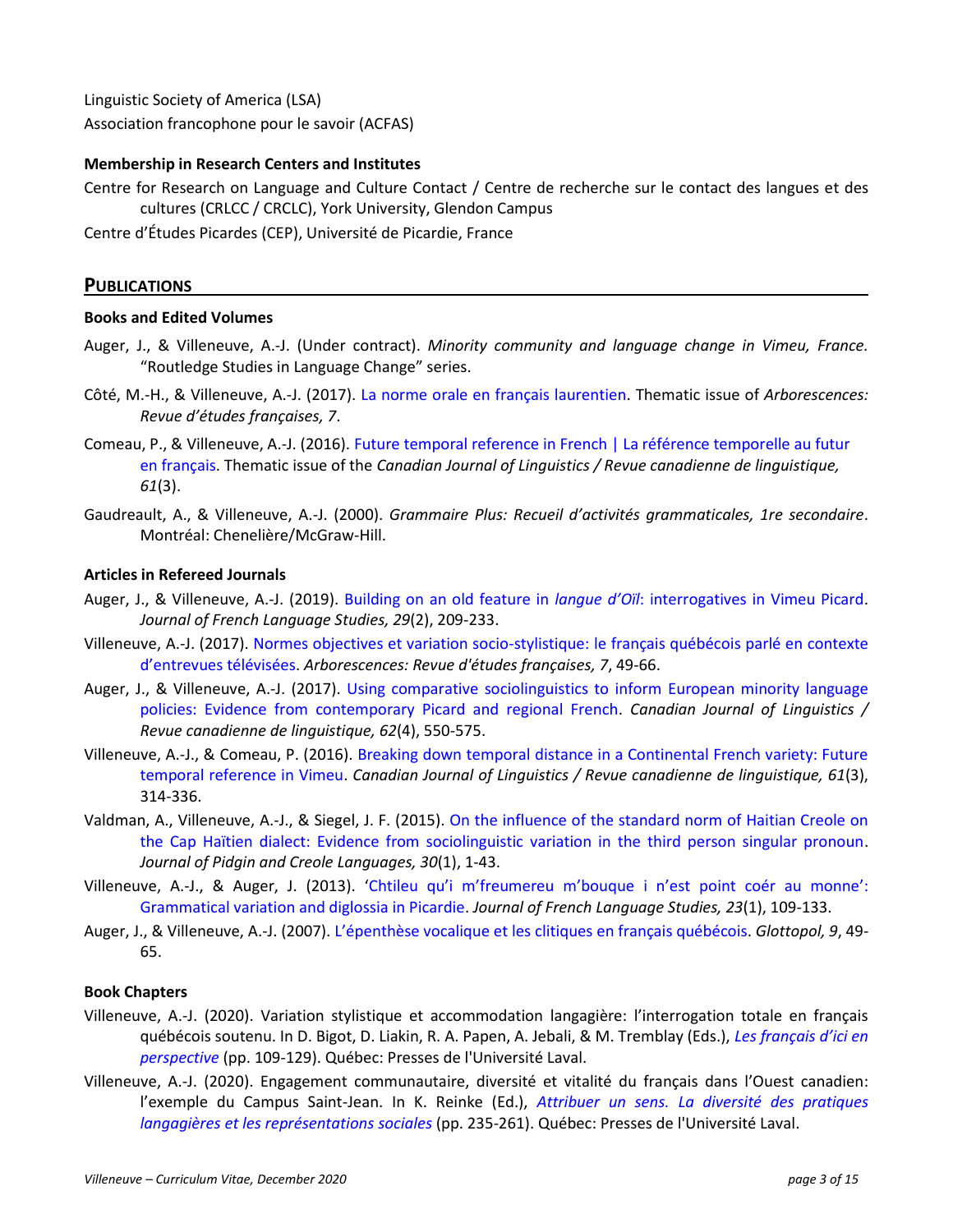- Villeneuve, A.-J. (2018). L'acquisition de la compétence sociolinguistique en contexte minoritaire: l'apport potentiel de la communauté. In S. ElAtia (Ed.), *L'éducation [supérieure et la dualité linguistique dans](https://www.pulaval.com/produit/l-education-superieure-et-la-dualite-linguistique-dans-l-ouest-canadien-defis-et-realites)  [l'Ouest canadien](https://www.pulaval.com/produit/l-education-superieure-et-la-dualite-linguistique-dans-l-ouest-canadien-defis-et-realites) : Défis et réalités* (pp. 85-108). Québec: Presses de l'Université Laval.
- Auger, J., & Villeneuve, A.-J. (2012). L'[épenthèse vocalique en picard et en français.](https://scholar.google.ca/citations?view_op=view_citation&hl=en&user=vAyhnykAAAAJ&citation_for_view=vAyhnykAAAAJ:UeHWp8X0CEIC) In M. Barra-Jover, G. Brun-Trigaud, J.-P. Dalbera, P. Sauzet & T. Scheer (Eds.), *Études de linguistique gallo-romane* (pp. 87-101). Saint-Denis: Presses Universitaires de Vincennes.
- Auger, J., & Villeneuve, A.-J. (2010)[. La double expression des sujets en français saguenéen: Étude variationniste.](https://scholar.google.ca/citations?view_op=view_citation&hl=en&user=vAyhnykAAAAJ&citation_for_view=vAyhnykAAAAJ:qjMakFHDy7sC) In W. Remysen & D. Vincent (Eds.), *Hétérogénéité et homogénéité dans les pratiques langagières: Mélanges offerts à Denise Deshaies* (pp. 67-86). Québec: Presses de l'Université Laval.
- Valdman, A., Siegel, J. F., Villeneuve, A.-J., & Telfort, S. (2010). Contact de normes : Aspects sociolinguistiques et épilinguistiques du maintien du créole capois. In M. Gasquet-Cyrus, A. Giacomi, Y. Touchard & D. Véronique (Eds.), *Pour la (socio)linguistique* (pp. 145-169). Paris: L'Harmattan.
- Auger, J., & Villeneuve, A.-J. (2008). *Ne* [deletion in Picard and in regional French: Evidence for distinct grammars.](https://scholar.google.ca/citations?view_op=view_citation&hl=en&user=vAyhnykAAAAJ&citation_for_view=vAyhnykAAAAJ:u5HHmVD_uO8C) In M. Meyerhoff & N. Nagy (Eds.), *Social lives in language - Sociolinguistics and multilingual speech communities: Celebrating the work of Gillian Sankoff* (pp. 223-247). Amsterdam; Philadelphia: John Benjamins.

## **Articles in Conference Proceedings**

- Villeneuve, A.-J. (2017). [A French spoken norm under the Radio-Canada spotlight: Verbal negation and Québec](http://repository.upenn.edu/cgi/viewcontent.cgi?article=1990&context=pwpl)  [cultural elites.](http://repository.upenn.edu/cgi/viewcontent.cgi?article=1990&context=pwpl) *University of Pennsylvania Working Papers in Linguistics, 23*(2) [Selected papers from NWAV 45], Article 14.
- Villeneuve, A.-J., Siegel, J. F., & Valdman, A. (2013)[. Morphophonological Variation in Haitian Creole: The Case of](http://repository.upenn.edu/pwpl/vol19/iss2/22/)  [3SG.](http://repository.upenn.edu/pwpl/vol19/iss2/22/) *University of Pennsylvania Working Papers in Linguistics, 19*(2) [Selected papers from NWAV 41], Article 22.
- Villeneuve, A.-J. (2010). [Word-final cluster simplification in Vimeu French: A preliminary analysis.](http://repository.upenn.edu/pwpl/vol15/iss2/15/) *University of Pennsylvania Working Papers in Linguistics 15*(2) [Selected papers from NWAV 37], article 15.

#### **Articles in Online Journals, Newsletters and Blogs**

- Villeneuve, A.-J. (2020). [Ma francophonie plurielle: se rencontrer pour faire vivre une langue.](http://www.idees-ideas.ca/blogue/ma-francophonie-plurielle-se-rencontrer-pour-faire-vivre-une-langue) Invited blog post, Fédération des sciences humaines | Federation for the Humanities and Social Sciences blog, March 19, 2020.
- Villeneuve, A.-J., Bigot, D., & Beaulieu, S. (2019). [L'expression de la conséquence en français québécois:](https://www.researchgate.net/publication/337898718_L)  [recherche empirique et pistes pour l'enseignement de l'oral.](https://www.researchgate.net/publication/337898718_L) *Correspondance* [Online Journal of the Centre collégial de développement de matériel didactique (CCDMD)], December 2019.

#### **Book Reviews**

- Villeneuve, A.-J. (2018). Review of *Du local au global: pratiques et idéologies linguistiques en contexte montréalais* [Blondeau, Hélène & Wim Remysen (2016) Eds.]. *Langage & Société, 165*(3), 184-187.
- Villeneuve, A.-J. (2006). Review of *Languages in Contact* [Holm, John A. (2003)]. *Canadian Journal of Linguistics / Revue canadienne de linguistique, 51*(1), 94-96.

### **Research-creation activity**

Mounsef, D., & Villeneuve, A.-J. (2018). Producers, *Franchir des ponts: Lutter contre le racisme au-delà de #CréerLeMalaise / Crossing Bridges: Anti-Racism beyond #MakeItAwkward*, December 6, 2018.

#### **Open Access Online Resources**

M'Barek, A. & Villeneuve, A.-J. (2018). [Conseils et ressources pour améliorer la qualité du français en éducation.](https://sites.ualberta.ca/~annejos/DOCS/RESOURCES/MBarek%20%26%20Villeneuve%202018%20Conseils%20et%20ressources%20pour%20ameliorer%20la%20qualite%20du%20francais%20en%20%C3%A9ducation%20FINAL.pdf) Villeneuve, A.-J., & Tran-Minh, T. (2016). [\(Auto\)correction de la forme / langue écrite.](https://sites.ualberta.ca/~annejos/DOCS/RESOURCES/Villeneuve%20%26%20TranMinh%202016%20Annotations%20ecriture%20Writing%20Feedback.pdf)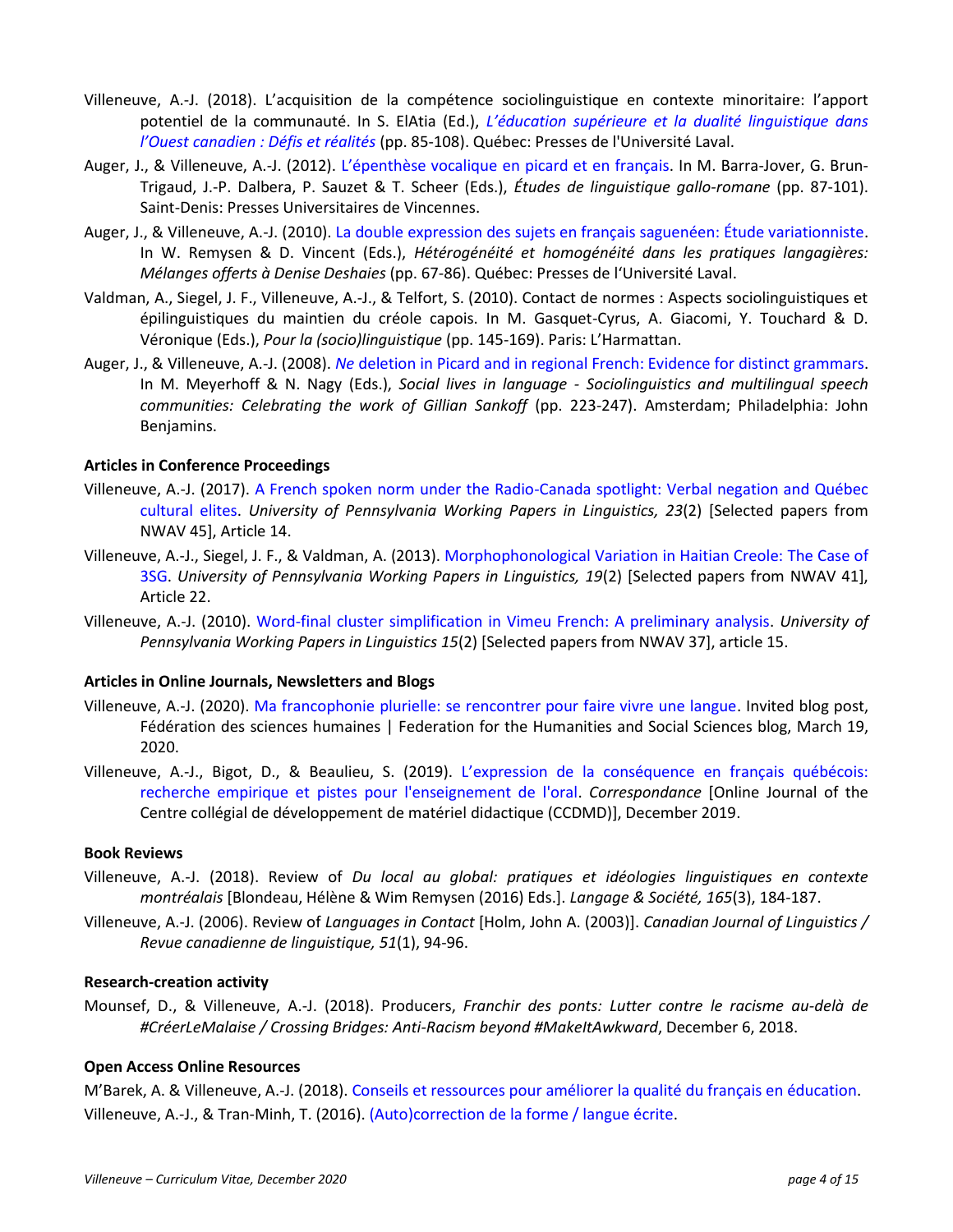- Villeneuve, A.-J. (2015). [Ressources pour l'apprentissage du français en contexte canadien](https://sites.ualberta.ca/~annejos/DOCS/RESOURCES/Villeneuve%202015%20Ressources%20pour%20l%27apprentissage%20du%20francais%20en%20contexte%20canadien%20Resources%20for%20French%20language%20learning%20in%20Canada.pdf) | Resources for French language learning in Canada.
- Villeneuve, A.-J. (2014)[. Resources for optimal language learning of French in Toronto.](https://sites.ualberta.ca/~annejos/DOCS/RESOURCES/Villeneuve%202014%20Suggestions%20for%20optimal%20language%20learning%20of%20French%20in%20Toronto.pdf)
- Villeneuve, A.-J. (2013). Glossaire pour l'[étude de la sociolinguistique variationniste.](https://sites.ualberta.ca/~annejos/DOCS/RESOURCES/Villeneuve%202013%20Glossaire%20francais-anglais%20de%20sociolinguistique%20variationniste.pdf)
- Villeneuve, A.-J. (2012)[. Ressources pour améliorer la qualité du français écrit.](https://sites.ualberta.ca/~annejos/DOCS/RESOURCES/Villeneuve%202012%20Conseils%20et%20ressources%20pour%20ameliorer%20la%20qualite%20du%20francais%20ecrit.pdf)

## **REFEREED CONFERENCE PRESENTATIONS**

- Forthcoming [with David Rosychuk] *Quand on passe de* falloir *à* devoir*: les expressions de nécessité en français québécois soutenu*. Paper accepted at the 8th "Les français d'ici" conference. Chicoutimi, QC. June 10-12, 2020. [postponed due to COVID-19 pandemic]
	- [with David Rosychuk & Davy Bigot] *Regarder vers l'avenir avec style : la référence temporelle au futur en français québécois soutenu*. Paper accepted at the Acfas 88 conference. Sherbrooke, QC. May 2-4, 2020. [postponed due to COVID-19 pandemic]
	- [with Davy Bigot] *Ça prend plus qu'un changement de contexte: L'expression de la conséquence en français québécois soutenu*. Paper accepted at the UQAM linguistics 50th anniversary conference. Montréal, QC. March 26-28, 2020 [postponed due to COVID-19 pandemic].
- 2020 [with Julie Auger] *Assessing change in a Gallo-Romance regional minority language: 1pl verbal morphology and semantic reference in Picard*. Paper at the 50th Linguistics Symposium on Romance Languages (LSRL50). Austin, TX; online due to COVID-19 pandemic. July 1-8, 2020.
- 2019 [with Julie Auger] *Moving towards the majority language?: 1pl verbal morphology in Picard*. Poster at the 12th International Symposium on Bilingualism. Edmonton, AB. June 24, 2019.
	- [with Davy Bigot & Catherine Turcotte] *L'expression de la conséquence en français québécois formel et semi-formel*. Paper at the Acfas 87 conference. Gatineau, QC. May 31, 2019.
- 2018 *Il s'adapte -tu ou est-ce qu'il reste constant? : Style and Yes-No questions in careful Québec French*. Paper at the 47th New Ways of Analyzing Variation (NWAV47) conference. New York, NY. October 21, 2018.
	- [with Thao Tran-Minh & Valérie Lapointe-Gagnon] *L'engagement en français au Campus Saint-Jean:*  histoire et perspectives d'avenir. Paper at the 26<sup>th</sup> colloquium of the Centre d'études francocanadiennes de l'Ouest (CEFCO). Winnipeg, MB. September 27, 2018.
	- Quelques questions de français québécois soutenu. Paper at the 7<sup>th "</sup>Les français d'ici" conference. Montréal, QC. May 24, 2018.
- 2017 *Entre fantasme et description : quelle(s) norme(s) pour l'Ouest canadien ?* Paper at the « La présence francophone européenne (belge, française et suisse) dans l'Ouest canadien » conference. University of Alberta. Edmonton, AB. October 28, 2017.
	- [with David Rosychuk] *Une norme en deux espaces : les élites culturelles québécoises à Radio-Canada*. Paper at the Association for French Language Studies meeting. Toronto, ON. August 9, 2017.
	- [with Julie Auger] *Building on an old feature in minority language innovation: interrogatives in Picard*. Paper at the 7th conference on Language Endangerment: Language Contact and Language Change. Cambridge, United Kingdom. July 4, 2017.
	- *Entre fantasme et descriptions: une norme sociolinguistique en français laurentien*. Paper at the Acfas-Alberta « Journée du savoir » conference. Campus Saint-Jean, University of Alberta. Edmonton, AB. March 10, 2017.
- 2016 *La norme communautaire sous les projecteurs de Radio-Canada : la négation verbale et le futur chez les élites culturelles en entrevue*. Paper at the 45th New Ways of Analyzing Variation (NWAV45) conference. Vancouver, BC. November 6, 2016.
	- *Entre vernaculaire et 'standard' : le français québécois parlé en contexte d'entrevue*. Paper at the 6 th "Les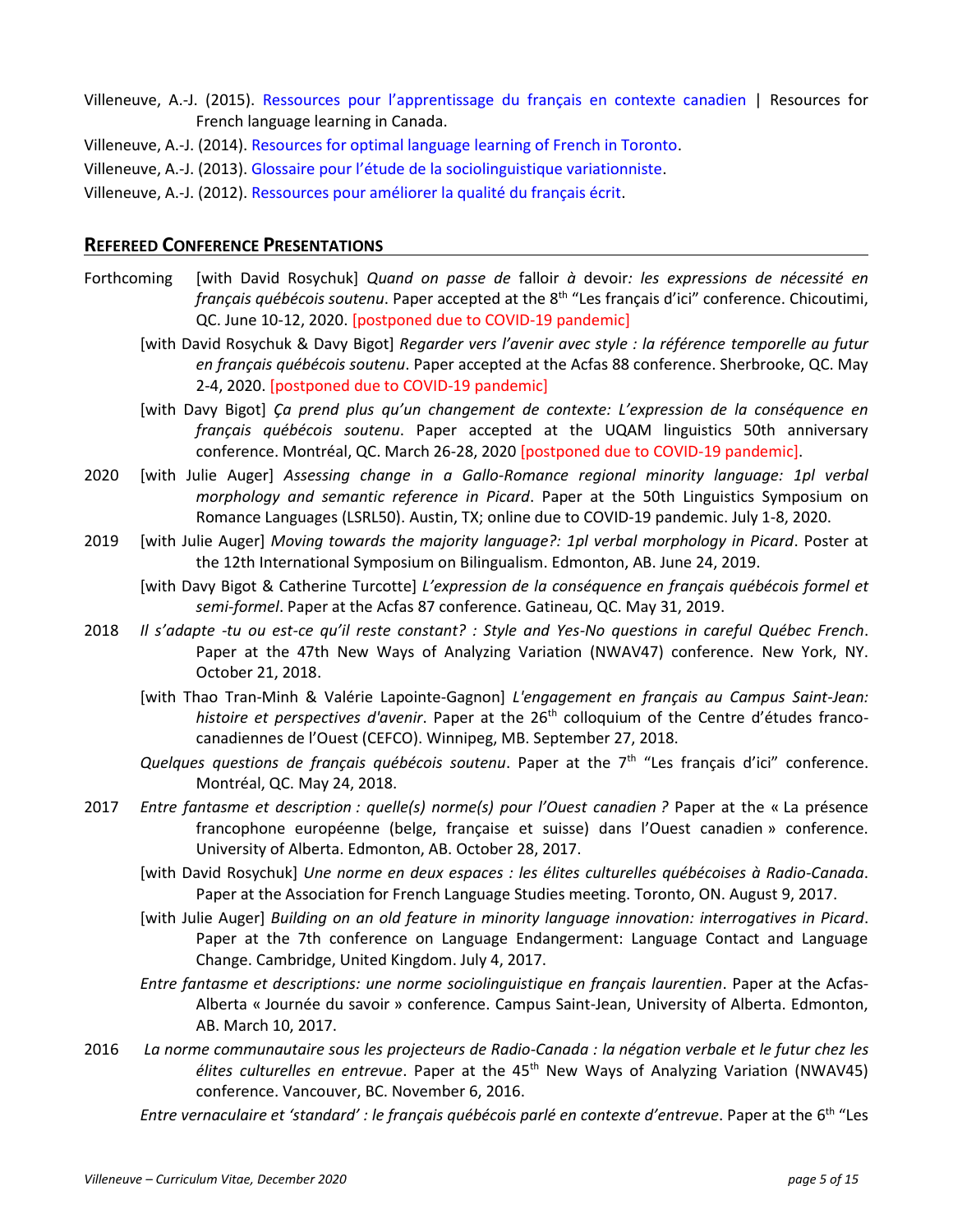français d'ici" conference. Winnipeg, MB. June 9, 2016.

- *[Ni 'standard', ni vernaculaire: le français québécois parlé en entrevues télévisées](http://cla-acl.ca/wp-content/uploads/resumes-2016-abstracts/Villeneuve.pdf)*. Paper at the Canadian Linguistic Association meeting. Calgary, AB. May 29, 2016.
- *Circonscrire l'usage laurentien en contextes semi-formel et formel : le français des élites culturelles en entrevue à Radio-Canada*. Paper at the Acfas 84 conference. Montréal, QC. May 9-13, 2016. / Paper at the Acfas-Alberta « Journée du savoir » conference. Campus Saint-Jean, University of Alberta. Edmonton, AB. April 8, 2016.
- 2015 [with Julie Auger] *Looking at contemporary Picard from different angles: the relevance of variationist methods for European language policy*. Paper at the 44<sup>th</sup> New Ways of Analyzing Variation (NWAV44) conference. Toronto, ON. October 24, 2015.
	- [with Julie Auger] *Morphosyntactic convergence between French and Picard in Vimeu, France*. Paper at the 8<sup>th</sup> International Conference on Language Variation in Europe (ICLaVE8). Leipzig, Germany. May 29, 2015.
- 2014 [with Philip Comeau] *Contrasting constraints in future temporal reference*. Paper at the 43<sup>rd</sup> New Ways of Analyzing Variation (NWAV43) conference. Chicago, IL. October 25, 2014.
	- [with Nanna H. Hilton] *Structural convergence in minority languages in Europe*. Paper at Methods in Dialectology 15. Groningen, Netherlands. August 13, 2014.
	- [with Philip Comeau] *The future in a Continental French dialect: Polarity versus temporal distance*. Paper at Methods in Dialectology 15. Groningen, Netherlands. August 12, 2014. / *Polarity vs. temporal distance: Future temporal reference in Picardie French*. Paper at the Association for French Language Studies meeting. Kent, United Kingdom. June 26, 2014. / *The expression of future temporal reference in Picardie French*. Paper at the Canadian Linguistic Association meeting. St. Catharines, ON. May 24, 2014. / *The expression of future temporal reference in Vimeu French*. Paper at 44<sup>th</sup> Linguistics Symposium on Romance Languages (LSRL44). London, ON. May 2, 2014.
- 2013 [with Julie Auger] *One or two grammars? What a variationist analysis can tell us about French and Picard*. Paper at the 7th International Conference on Language Variation in Europe (ICLaVE7). Trondheim, Norway. June 28, 2013.
	- La chute du /l/ dans les pronoms clitiques en français du Vimeu. Paper at the 7<sup>th</sup> Change and Variation in Canada (CVC7) workshop. Toronto, ON. May 4, 2013.
- 2012 Language contact and bilingualism effects in Vimeu French phonology. Paper at the 41<sup>st</sup> New Ways of Analyzing Variation (NWAV41) conference. Bloomington, IN. October 26, 2012.
	- [with Albert Valdman & Jason Siegel]. *Morphophonological variation in Haitian Creole: the case of 3SG*. Paper at the 41<sup>st</sup> New Ways of Analyzing Variation (NWAV41) conference. Bloomington, IN. October 26, 2012.
	- La liaison en français de Chicoutimi-Jonquière. Paper at the 4<sup>th "</sup>Les français d'ici" conference. Sherbrooke, QC. June 14, 2012.
- 2011 *Regional French as the study of a linguistic intersection*. Paper at Methods in Dialectology 14. London, ON. August 4, 2011.
	- *L'épenthèse du schwa en français du Vimeu (Picardie)*. Paper at the Journée Phonologie du Français Contemporain (PFC) meeting. London, ON. August 1, 2011.
	- *A minority language leaving its trace in French: the influence of Picard on Vimeu French*. Paper at 41st Linguistics Symposium on Romance Languages (LSRL41). Ottawa, ON. May 6, 2011.
- 2010 *You can (try to) take a minority language out of France, but you can't take it out of French: The influence of Picard on regional French*. Paper at the Minority Languages in Europe conference. Bloomington, IN. October 9, 2010.
	- [with Julie Auger] *Le redoublement des sujets à Chicoutimi-Jonquière*. Paper at the ACFAS 78 / 3 rd "Les français d'ici" conference. Montréal, QC. May 12, 2010.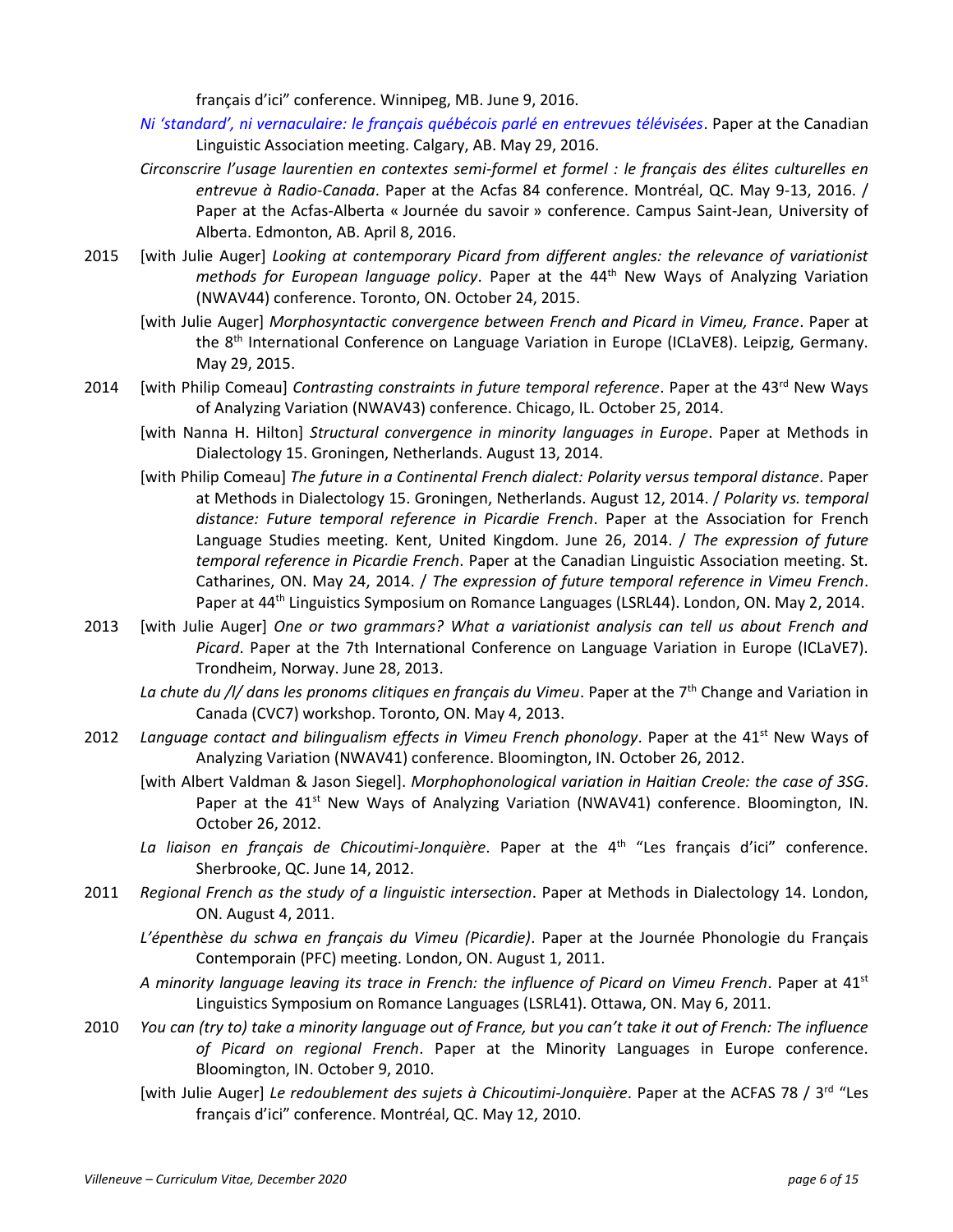- 2009 [with Albert Valdman, Jason Siegel & Solfils Telfort] *Kapwa ap kenbe djanm: Sociolinguistic variation in Northern Haiti*. Paper at the 21<sup>st</sup> Haitian Studies Association meeting. Bloomington, IN. November 13, 2009.
	- [with Albert Valdman & Jason Siegel] *On the maintenance of local features in the face of the encroaching standard in Northern Haiti*. Paper at the Society for Pidgins and Creole Linguistics (SPCL) meeting. Cologne, Germany. August 13, 2009.
	- [with Albert Valdman] *Morphophonological variation in Haitian Creole: The case of 3PRO*. Paper at the Society for Pidgins and Creole Linguistics (SPCL) meeting. San Francisco, CA. January 9, 2009.
- 2008 *Word-final cluster simplification in Vimeu French*. Paper at 37th New Ways of Analyzing Variation (NWAV37) conference. Houston, TX. November 8, 2008.
	- *La simplification des groupes obstruente-liquide finaux en français du Vimeu*. Paper at the Colloque international Phonologie du Français Contemporain (PFC) 2008 : Structures des français en contact. New Orleans, LA. June 27, 2008.
	- [with Claire Renaud] L'alternance des auxiliaires avoir et être à Chicoutimi-Jonquière. Paper at the 2<sup>nd</sup> "Les français d'ici": Colloque international et interdisciplinaire sur les variétés du français du Canada. Ottawa, ON. May 23, 2008.
- 2007 [with Julie Auger] Ne*-deletion in Picard and in regional French: Evidence for distinct grammars*. Paper at the 36<sup>th</sup> New Ways of Analyzing Variation (NWAV36) conference. Philadelphia, PA. October 12, 2007.
	- *Social and linguistic aspects of the contact situation in Vimeu, France*. Paper at the French and Italian Graduate Student Colloquium, Indiana University. Bloomington, IN. April 14, 2007.
	- [with Julie Auger] *L'épithèse vocalique en picard et en français*. Paper at GalRom 7 "Évolution de la phonologie et de la morphologie du français, du francoprovençal et de l'occitan". Nice, France. January 16, 2007.
- 2006 *A variationist study of* ne *dropping in Vimeu French*. Paper at the 35th New Ways of Analyzing Variation (NWAV35) conference. Columbus, OH. November 11, 2006.
	- *Une étude comparative de la nasalisation des occlusives en français québécois et en picard du Vimeu*. Paper at the 1<sup>st</sup> "Les français d'ici": Colloque sur les variétés de français du Canada. Kingston, ON. June 8, 2006.
	- *La nasalisation progressive des occlusives en français québécois et en picard du Vimeu*. Paper at the French and Italian Graduate Student conference, University of Texas. Austin, TX. April 21, 2006.
	- *Le* Multidictionnaire *et le bon usage québécois*. Paper at the French and Italian Graduate Student Colloquium, Indiana University. Bloomington, IN. April 8, 2006.
- 2005 *Serial Verbs in Basilectal Haitian Creole*. Paper at the French and Italian Graduate Student Colloquium, Indiana University. Bloomington, IN. April 10, 2005.
- 2003 [with Anita Alkhas] *Tolerance: A French-English cognate*. Paper at the Wisconsin Association of Foreign Language Teachers Conference. Appleton, WI. November 7, 2003.
	- *Love, "the language of love" and music*. Paper at the MAFLL Colloquium, University of Wisconsin-Milwaukee. Milwaukee, WI. April 9, 2003.
	- La Petite Vie*, une parodie du peuple québécois*. Paper at the Southeast Wisconsin Academic Alliance in French meeting, Carroll College. Waukesha, WI. February 8, 2003.

## **OTHER PRESENTATIONS**

#### **Invited Lectures**

2017 *Engagement [communautaire, diversité et vitalité du français dans l'Ouest canadien](https://www.youtube.com/watch?v=1VGInLdH3K0)*. Guest lecture in "Attribuer un sens: la diversité des pratiques langagières et les représentations sociales" CEFAN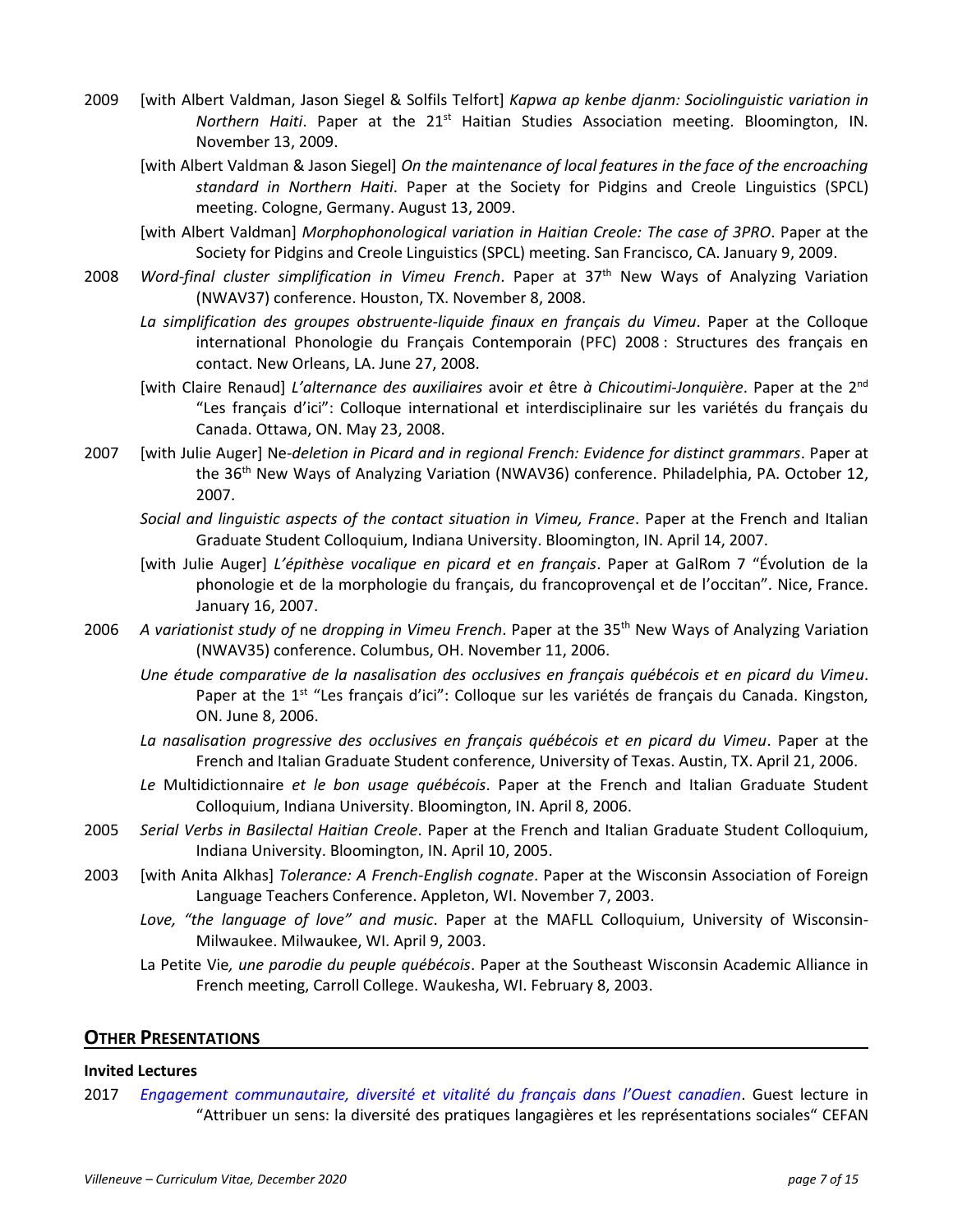graduate seminar and lecture series, Département de langues, linguistique et traduction, Université Laval. Québec, QC. November 16, 2017.

- *[Norme\(s\) et variation socio-stylistique: démythifier le français québécois](https://www.usherbrooke.ca/gnec/pj/villeneuve-1.pdf)*. Guest lecture at Centre de recherche interuniversitaire sur le français en usage au Québec (CRIFUQ), Université de Sherbrooke. Sherbrooke, QC. November 14, 2017.
- 2016-2017 *Normes et usages : l'éclairage du français parlé au Canada*. Guest lecture in "Normes et usages" graduate seminar, Université de Grenoble. Grenoble, France. October 20, 2016 and November 6, 2017.
- 2015 *Language variation and emerging standards in minority settings: evidence from France and Canada*. Guest lecture at the "Sociolinguistics of Minority Languages" symposium, Department of Frisian Language, University of Groningen. Groningen, Netherlands. May 26, 2015.
	- *Enseigner le(s) français: vers une norme pédagogique pour l'enseignement du français au Canada*. Guest lecture at the Campus Saint-Jean, University of Alberta. Edmonton, AB. March 13, 2015.
- 2014 *Morphosyntactic variation in regional French: evidence from France and Canada*. Guest lecture at the Linguistics Talks at Western series, Western University. London, ON. November 19, 2014.
	- *La variation sociolinguistique en français régional: effet du bilinguisme ou différences sociales?* Guest lecture at the Département de linguistique, Université du Québec à Montréal. Montréal, QC. February 7, 2014.
	- *L'approche sociolinguistique au service des futurs enseignants: Un modèle de la variation en français parlé*. Guest lecture at the Department of French Studies Lecture Series, York University. Toronto, ON. January 22, 2014.
- 2013 *Français d'ici et de là-bas: L'omniprésente variation en français parlé*. Guest lecture at the Département de langues, linguistique et traduction, Université Laval. Québec, QC. November 26, 2013.
- 2012 *Language contact and bilingualism effects in Vimeu, France: The influence of Picard on French*. Guest lecture at the Department of Languages, Literatures & Linguistics (DLLL) Lecture Series in Linguistics and Applied Linguistics, York University. Toronto, ON. March 30, 2012.

#### **Local Presentations and Workshops**

- 2020 *Se (re)trouver dans la langue des autres: du français aux créoles parlés en Amérique*. Guest lecture for the « [Plaisir d'apprendre](https://www.fafalta.ca/fichiers/NotreAction/Plaisir_dApprendre/Programme.jpg) » annual event, Fédération des ainés francophones de l'Alberta (FAFA). Edmonton, AB. May 7, 2020.
	- *[Challenging the myth of 'good' and 'bad' French](https://www.youtube.com/watch?v=YQ3afmu4J_8)*. 180 seconds talk for Open Minds. University of Alberta, Edmonton, AB. February 5, 2020.
	- [with Habone Osman-Hachi and Kyrsti Baillargeon] *Linguistic (in)security, discrimination and Alberta's francophonie*. Workshop for Government of Alberta employees. Edmonton, AB. January 22, 2020.
- 2019 *Les créoles à base lexicale française : convergences et parcours partagés*. Guest lecture for the Journée internationale des créoles. Edmonton, AB. October 28, 2019.
	- *Méthodes de recherche en linguistique*. Guest lecture in MAFSJ 500 (Méthodologies interdisciplinaire et multidisciplinaire, graduate), Campus Saint-Jean, University of Alberta. Edmonton, AB. October 23, 2019.
	- *Convergences linguistiques en Amérique du Nord: à la recherche du français parlé au 17e siècle*. Guest lecture for the « [Plaisir d'apprendre](https://www.fafalta.ca/fichiers/Programme_PlaisirDApprendre_2019.pdf) » annual event, Fédération des ainés francophones de l'Alberta (FAFA). Edmonton, AB. May 8, 2019.
- 2018 *Le français parlé : Trouver sa voix, l'adapter aux situations*. Guest lectures in FRANC 226 (Maîtrise du français, undergraduate), Campus Saint-Jean, University of Alberta. Edmonton, AB. March 5-6, 2018.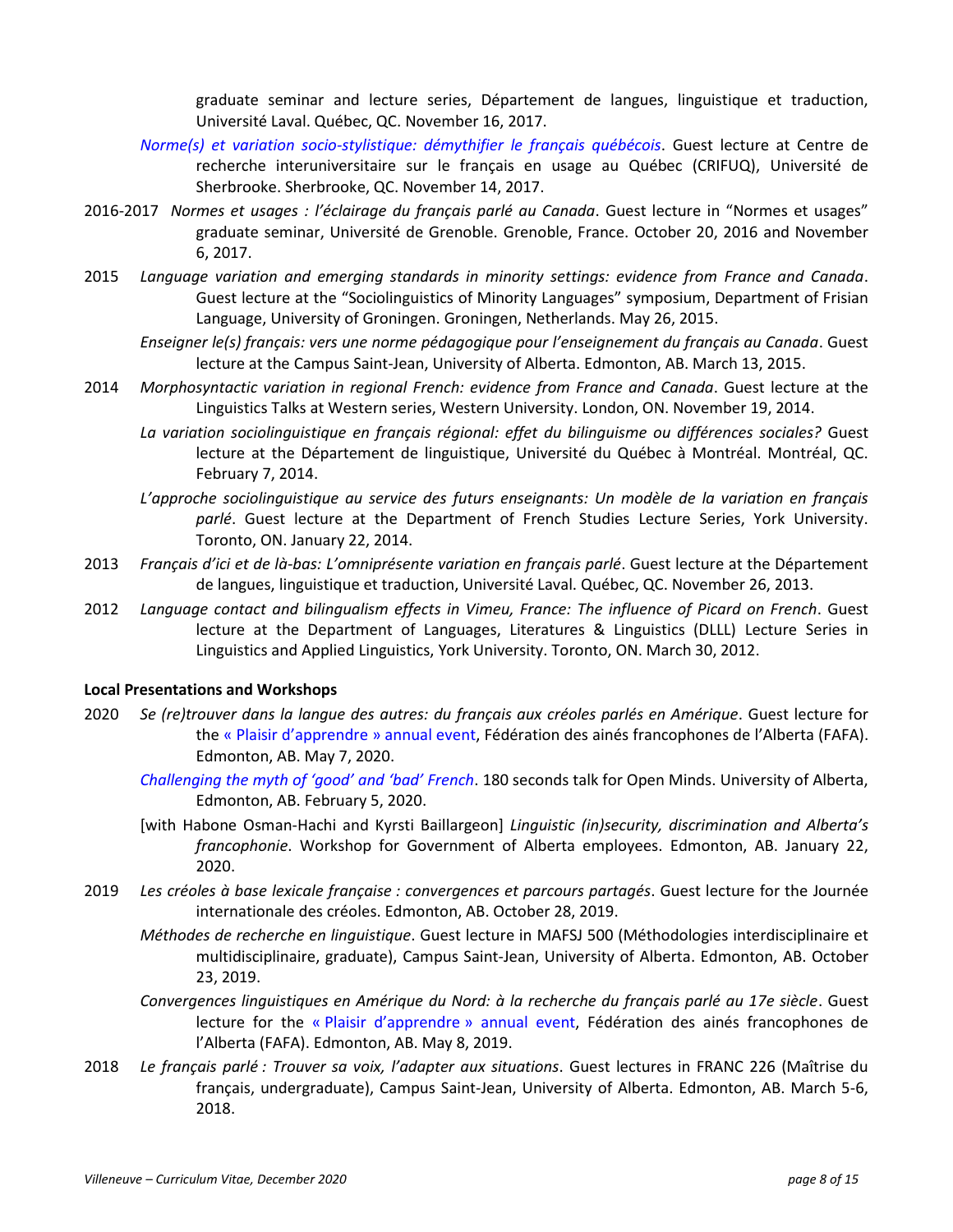- *Les préjugés linguistiques et leurs effets en éducation.* Guest workshop for teachers at the Forum Français pour l'Avenir (French for the Future), Campus Saint-Jean, University of Alberta. Edmonton, AB. February 23, 2018.
- 2017-2019 *Le « parler bilingue », témoignage d'une « nouvelle » identité linguistique ?* Guest workshop for students at the Forum Français pour l'avenir (French for the Future), Campus Saint-Jean, University of Alberta. Edmonton, AB. February 24, 2017, February 23, 2018, and February 22, 2019.
- 2017 *[Comprendre la variation linguistique pour mieux communiquer](https://www.youtube.com/watch?v=2b3o5Onbd2I)*. Guest webinar for the Association canadienne-française de l'Alberta (ACFA). Edmonton, AB. June 15, 2017.
	- *Encourager l'emploi du français en contexte immersif.* Guest workshop for teachers at the Forum Français pour l'Avenir (French for the Future), Campus Saint-Jean, University of Alberta. Edmonton, AB. February 24, 2017.
- 2016-2017 *La « nouvelle » grammaire ou comment approcher la langue de façon plus scientifique.* Guest workshop at the Centre d'écriture bilingue (La Centrale), Campus Saint-Jean, University of Alberta. Edmonton, AB. September 28, 2016 and September 20, 2017.
- 2016, 2018 *Le français oral: comment développer une meilleure conscience sociolinguistique de la langue.* Guest workshop at the Centre d'écriture bilingue (La Centrale), Campus Saint-Jean, University of Alberta. Edmonton, AB. November 11, 2016 and February 15, 2018.
- 2016 *Setting the boundaries of the Laurentian French community norm : Québec's cultural elites in Radio-Canada broadcast interview settings.* Guest lecture at the Linguistics Colloquia series, University of Alberta. Edmonton, AB. February 26, 2016.
- 2015-2017 *Convergence linguistique dans les variétés nord-américaines*. Guest lecture in ETCAN 330 (Les francophonies canadiennes et acadiennes I : perspectives historiques et culturelles, undergraduate), Campus Saint-Jean, University of Alberta. Edmonton, AB. September 16, 2015, September 21, 2016 and September 25, 2017.
- 2015 *Français oral et français écrit: How one can help improve the other*. Guest workshop at the Long Night Against Procrastination, University of Alberta. Edmonton, AB. November 20, 2015.
	- *La variation sociolinguistique ou comment saisir une langue en constante évolution*. Guest lecture at the « Conversations de la recherche et de la création » series, Campus Saint-Jean, University of Alberta. Edmonton, AB. September 25, 2015.
	- *Enseigner le(s) français: pour une norme pédagogique basée sur la réalité sociolinguistique*. Guest lecture at the « vendredis linguistiques » du Département of French, University of Toronto. Toronto, ON. January 16, 2015.
- 2014 *Langue minoritaire et français en contact dans le Vimeu: convergence morphosyntaxique?* Paper at the « Être bilingue - évaluation, compétence et environnement linguistique » workshop, University of Toronto. Toronto, ON. October 3, 2014.
- 2012-2014 *Les français des colonies nord-américaines*. Guest lecture in FRE 273 (Histoire de la langue française, undergraduate), University of Toronto. Toronto, ON. January 30, 2012, February 4, 2013 and February 10, 2014.
- 2012 *Recherche (socio)linguistique sur le français parlé: Aspects méthodologiques*. Guest lecture in FRE1201 (Séminaire de méthodologie, graduate), University of Toronto. Toronto, ON. February 13, 2012.
- 2008 *Issues in language and sexuality*. Guest lecture in English 104 (Language and gender, undergraduate), Indiana University. Bloomington, IN. December 1st, 2008.

*Methodological issues in rural sociolinguistic research: Two case studies*. Guest lecture in Linguistics 520 (Sociolinguistics, graduate), Indiana University. Bloomington, IN. March 26, 2008.

2007 *Le Québec*. Guest lecture in French 460 (Francophonie nord-américaine, undergraduate), Indiana University. Bloomington, IN. September 11, 2007.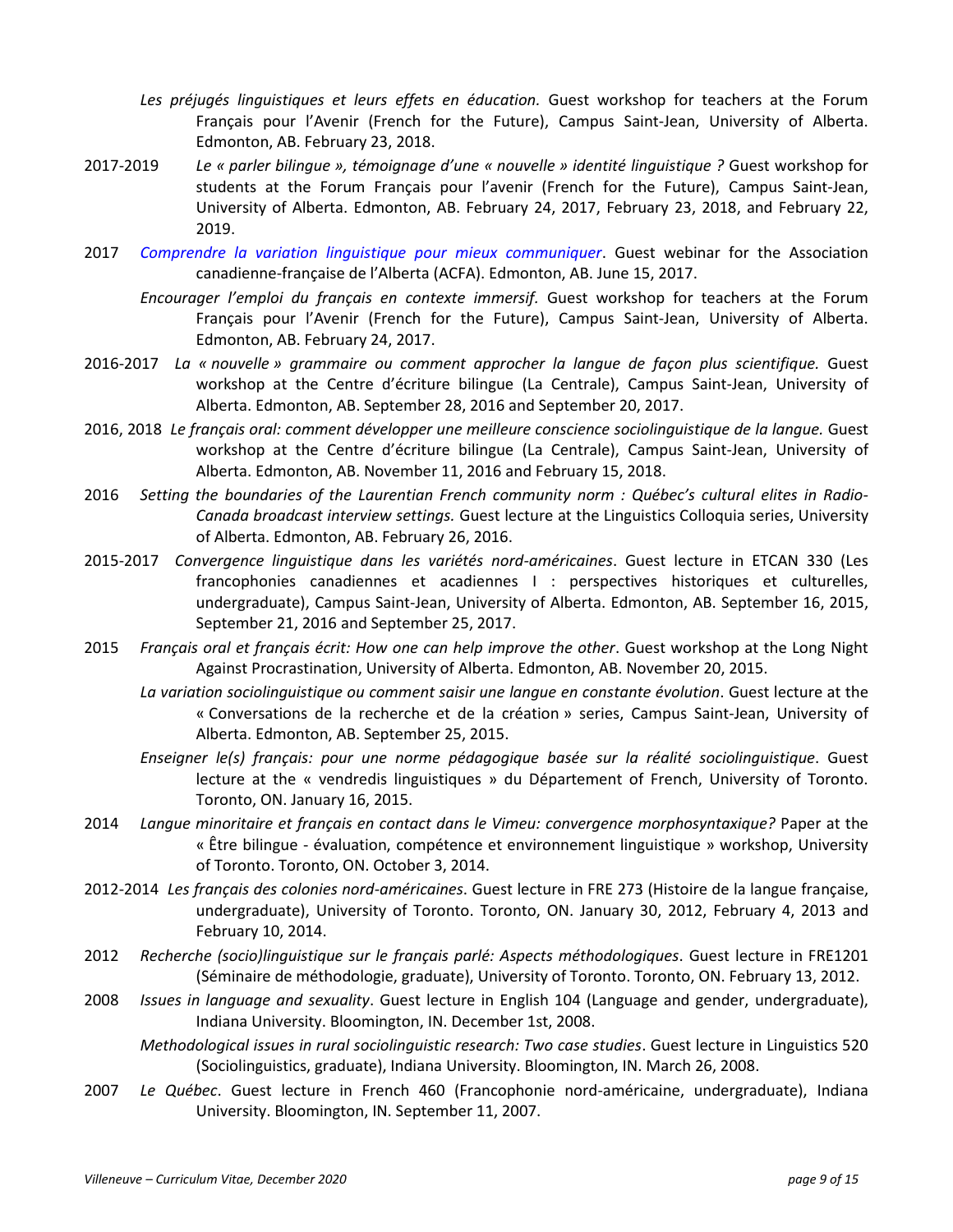- 2005 *La nasalisation des occlusives en français québécois et en picard du Vimeu*. Paper at the French and Italian Student-Faculty Forum Series, Indiana University. Bloomington, IN. October 28, 2005.
- 2004 *Le français, le Québec et les affaires*. Guest lecture in French 311 (French for International Business, undergraduate), University of Wisconsin-Milwaukee. Milwaukee, WI. March 10, 2004

#### **Public Engagement**

- 2020 *Mind the Gap: Academic Sustainability Panel*. Invited panelist at the 2020 Student Sustainability Summit. Edmonton, AB. February  $1<sup>st</sup>$ , 2020.
- 2019 *Cadre conceptuel - Comment passer de la théorie à la pratique*. Invited panelist at the [Forum](https://lefranco.ab.ca/edmonton/ou-la-communaute-est-elle-rendue/)  [communautaire 2019,](https://lefranco.ab.ca/edmonton/ou-la-communaute-est-elle-rendue/) Association canadienne-française de l'Alberta (ACFA). Edmonton, AB. May 25, 2019.
- 2018 *Le parcours d'une Canadienne métissée*. Invited speaker for « À la rencontre de nos modèles », Centre d'Accueil et d'Établissement du Nord de l'Alberta. Edmonton, AB. February 23, 2018.
- 2017 *La francophonie: Vivre la diversité en français*. Invited speaker for « la francophonie », Canada 150 forum series, Francophonie Jeunesse de l'Alberta (FJA) and Campus Saint-Jean. Edmonton, AB. December 1, 2017.
	- *Respecter la diversité et contribuer à la vitalité des langues minorisées.* Guest speaker at the Parlement jeunesse de l'Alberta, Francophonie Jeunesse de l'Alberta (FJA). April 29, 2017.
- 2016 *[180 secondes pour ma francophonie](https://www.youtube.com/watch?v=fF2VC3N1uno)*. Guest speaker at the Congrès annuel de la francophonie albertaine. October 15, 2016.
	- *Une écrivaine, une linguiste, des étudiants : Dialogue à cœur ouvert sur une francophonie plurielle et bilingue*. Invited discussant for the Journée Internationale de la francophonie, Campus Saint-Jean, University of Alberta. Edmonton, AB. March 17, 2016.
	- *Researching oral memories*. Invited workshop leader for "Photo Stories: Memories of Bonnie Doon", Bonnie Doon Community League, Edmonton, AB. January 30 and February 24, 2016.
- 2012 *Visages du français en Amérique du nord: Diversité et identité plurielles*. Invited round table participant at the [Forum mondial de la langue française.](http://artsites.uottawa.ca/wp-content/blogs.dir/polyphonies/Forum.pdf) Québec, QC. July 3, 2012.
- 2004 *Un aller simple: trois tableaux sur l'assimilation linguistique*. Public reading at Les causeries du samedi, East Side Library. Milwaukee, WI. March 13, 2004
- 2001-2003 Québec culture and language. Presentations at secondary schools. Milwaukee, WI and Cathedral City, CA.

#### **TEACHING AND MENTORSHIP**

### **Courses Taught**

University of Alberta, 2015-present

Undergraduate courses

*Le français en Amérique du Nord* (FRANC 450) *Analyse syntaxique* (FRANC 470) *Phonétique et phonologie du français canadien* (LINGQ 320) *Étude avancée du français et de l'anglais I* (LINGQ 331) *Sociolinguistique du français* (LINGQ 340) *Introduction à l'étude du langage* (LINGQ 200)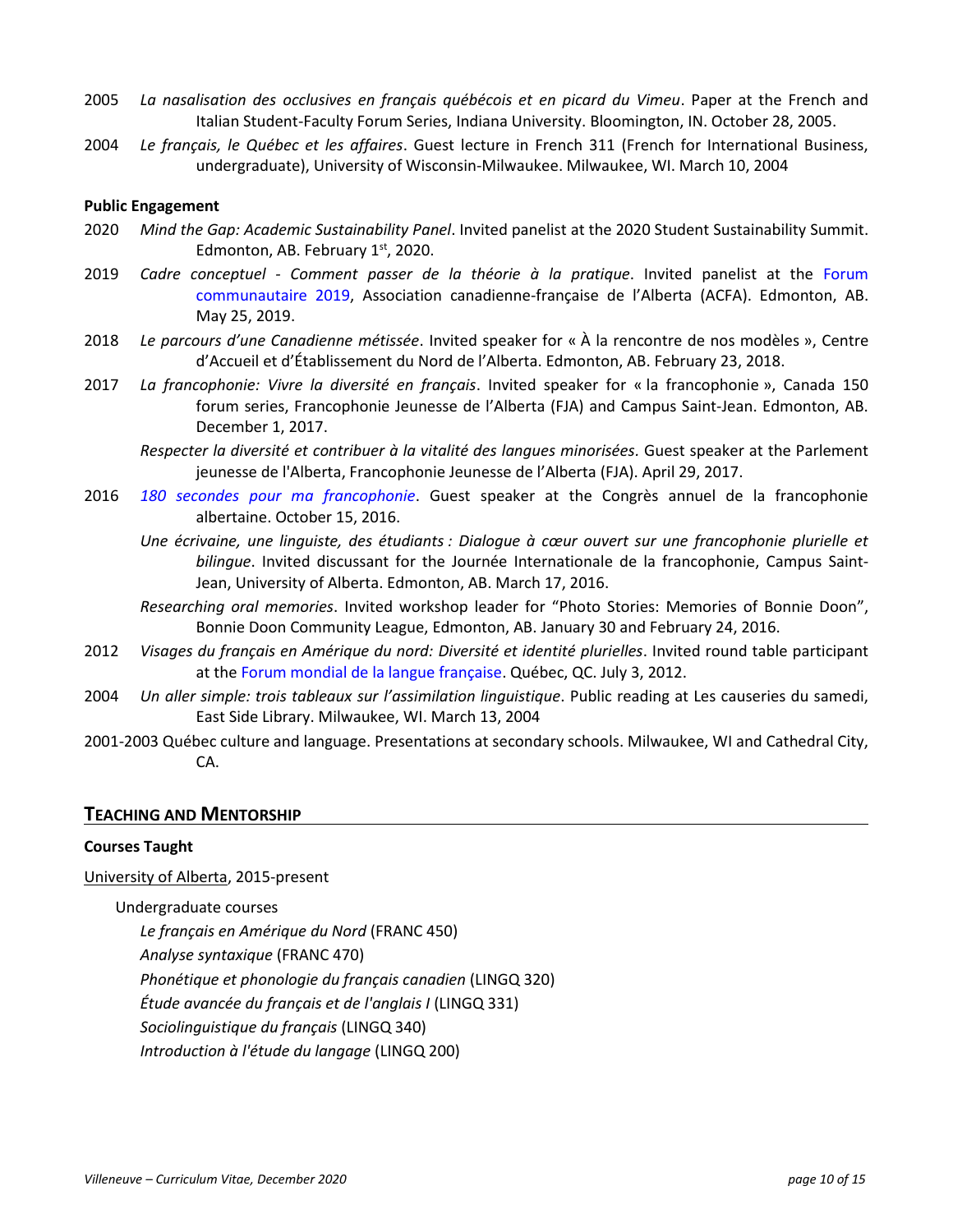#### University of Toronto, 2011-2015

Graduate seminars

*Séminaire de linguistique I - Phonétique et phonologie* (FRE 1103) *La variation sociolinguistique en français parlé* (FRE 1139) *Méthodes de recherche en études littéraires et linguistiques* (FRE 1201)

#### Undergraduate courses

*Linguistic and sociolinguistic aspects of French in North America* (FRE 488) *Language variation and change in French* (JFL 478); taught in English *French Language V: Oral French* (FSL443) *Sociolinguistics of French* (FRE 379) *Quantitative and Experimental Approaches to the Study of French* (FRE 383) *Bilingualism and second acquisition of French* (FRE 388) *French Phonology and Phonetics* (FRE 376) *The Structure of Modern French: An Introduction* (FRE 272) *Introduction to the Linguistic Analysis of French* (FRE 274)

## Télélangues International Limitée, 2010-2011

*French for business.* Private and semi-private instructor in various business settings (e.g., Desjardins Financial Security, Blue Cross, Industrial Alliance)

### Indiana University, 2004-2010

*Conversational French* (French 316) *Second-Year French II* (French 250) *Elementary French II* (French 150)

#### University of Wisconsin-Milwaukee, 2002-2004

Full-term undergraduate courses

*Intermediate Conversation and Composition* (French 303)

*Fourth-semester French* (French 204)

Intensive undergraduate courses

*Advanced French Immersion* (French 410); theme: *la tolérance*

*Intermediate French Immersion* (French 210); theme: *le Québec*

*French for Travellers* (French 110)

*Intensive French I* (French 113)

#### Commission scolaire Des Affluents, 1998-2002

*French - grades 7, 9 & 11 French - grades 8, 10 & 11; Moral Education* - *grade 10.* Instructor for remedial students *French - grades 7 & 8.* Instructor for gifted students

#### **Graduate Research Supervision**

#### Ph.D. Thesis Committee member

| Alexander Rice | A study of Northern Pastaza Kichwa [provisional title] (University of Alberta,                                                                                    |
|----------------|-------------------------------------------------------------------------------------------------------------------------------------------------------------------|
|                | 2019-present)                                                                                                                                                     |
| Saliu Shittu   | Perception and Production of Yorubá Tones by Young and Adult native Yorubá<br>speakers and native speakers of non-tone languages (University of Alberta,<br>2019) |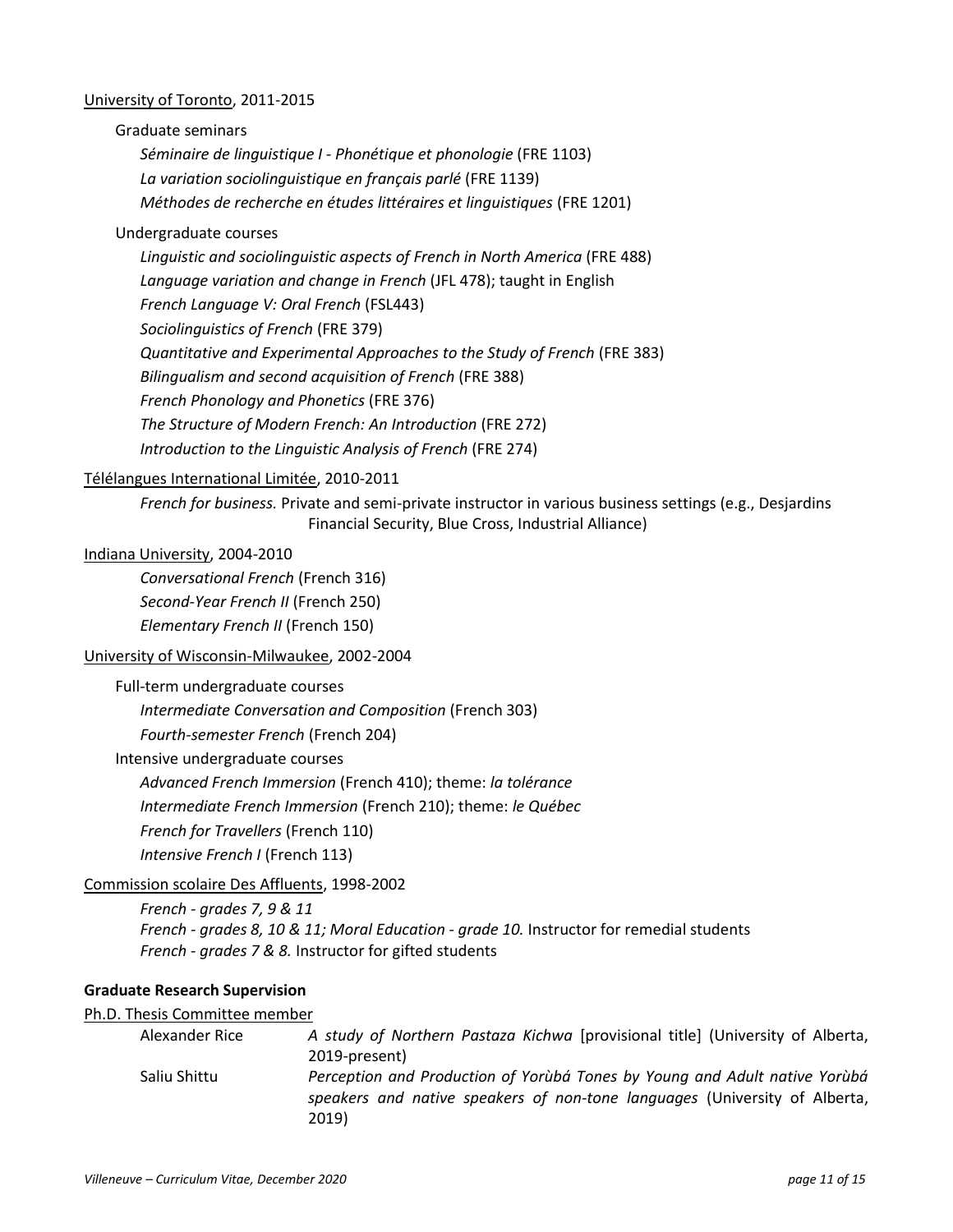#### Ph.D. Examination Committee member

Carolanne Paquin-Drouin Université du Québec à Montréal, 2019

#### M.A. Thesis Supervisor or Co-Supervisor

- David Rosychuk *Le français parlé en Alberta* [provisional title] (University of Alberta, 2019 present)
- Basile Roussel *Analyse sociolinguistique de la flexion verbale -*ont *en français acadien chez deux générations de locuteurs du nord-est du Nouveau-Brunswick* (University of Toronto, 2013)

#### M.A. Thesis Reader

Lulu Li *La production des voyelles françaises nouvelles et similaires /ø, i, y/ par des apprenantes L3 sinophones avancées au Canada* (University of Toronto, 2014)

#### Graduate Independent Study Supervisor

David Rosychuk *Voix insonore - Étude descriptive de la production des voyelles hautes en français québécois* (University of Alberta, Winter 2020) *Capsule témoin franco-albertain - Le portrait de l'Alberta francophone avec une étude de cas qualitative de Falher 1970* (University of Alberta, Fall 2019)

#### **Undergraduate Research Supervision**

#### Undergraduate Funded Research Supervisor

| <b>Tracie Pospisil</b> | Jugements sociaux envers les différents dialectes français utilisés dans l'Ouest |
|------------------------|----------------------------------------------------------------------------------|
|                        | canadien (co-supervisor K. Marchak; University of Alberta, Campus Saint-Jean,    |
|                        | Bourses Roger S. Smith, Summer 2020)                                             |
| Stefan Kaseram         | Phonetic Variation in Franco-Albertan French (University of Alberta,             |
|                        | Undergraduate Research Initiative stipend, Summer 2018)                          |
| Cynthia Tsopdieu       | L'identification du genre grammatical par les étudiants en éducation du Campus   |
|                        | Saint-Jean (co-supervisor T. Tran-Minh; University of Alberta, Campus Saint-     |
|                        | Jean, Bourses apprentis-chercheurs, Summer 2018)                                 |

#### Undergraduate Independent Study Supervisor

| Zach Schermbrucker   | L'effacement du /l/ dans les pronoms sujets et les objets directs en français<br>canadien (University of Alberta, Winter 2020) |
|----------------------|--------------------------------------------------------------------------------------------------------------------------------|
|                      | Les Franco-Américains de la Nouvelle-Angleterre : Une analyse historiographique                                                |
|                      | et sociale (University of Alberta, Fall 2019)                                                                                  |
| Stefan Kaseram       | La variation (socio)linguistique de la liaison en français africain : l'exemple du                                             |
|                      | Campus Saint-Jean (University of Alberta, Winter 2018)                                                                         |
| Savannah Kastendieck | Analyse phonologique et sociolinguistique du français canadien (University of                                                  |
|                      | Alberta, Fall 2015)                                                                                                            |
| Christina Lee        | Attitudes et idéologies des futurs enseignants du FLS au Canada face à la                                                      |
|                      | variation sociolinguistique en français (University of Toronto, Fall 2014)                                                     |

#### **Research Assistant Supervision** (UG: undergraduate; G: graduate)

- 2018- Undergraduate and Graduate Research Assistants for "Norme(s) et variation socio-stylistique: Démythifier le français québécois": David Rosychuk (UG, G), Gladys Sina (UG), Ridwan Osman-Hachi (UG), Erica Walsh (UG)
- 2017-2018 Undergraduate Research Assistants for "Engagement communautaire et développement de la compétence (socio)linguistique en français: l'exemple du Campus Saint-Jean": Stefan Kaseram (UG), Rahimatou Founjouom (UG)

2015-2017 Undergraduate Research Assistants for "Variation sociolinguistique en français parlé | Sociolinguistic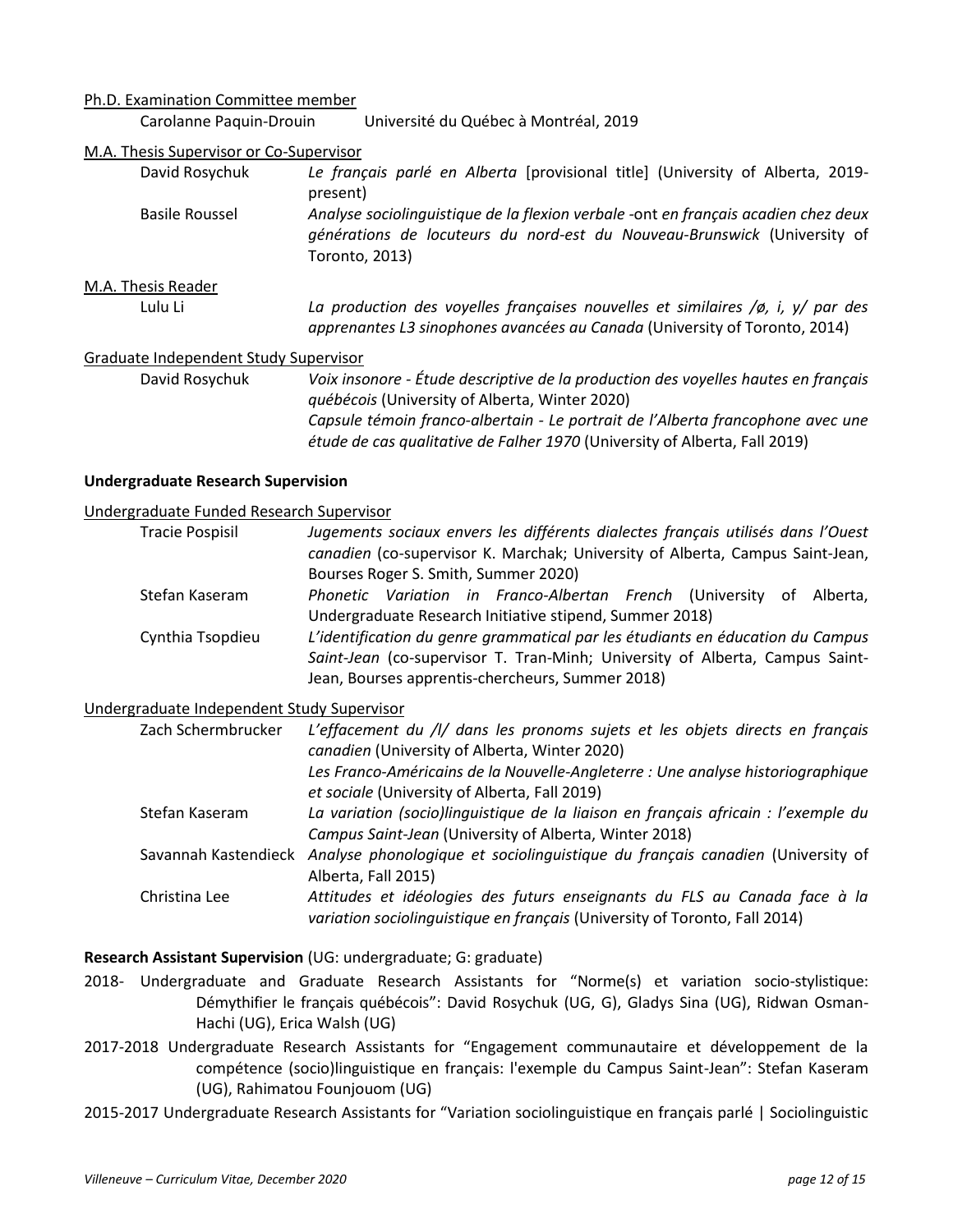variation in spoken French": Sarah-Jeanne Bélec (UG), David Rosychuk (UG)

- 2014-2015 Undergraduate and Graduate Research Assistants for "Sociolinguistic variation in Laurentian and Continental French": Maria Alkurdi-Alzirkly (G), Andréanne Dion (G), Louis Bouchard (G), Aiman Jafar (UG), Florent Pépin-Proulx (UG), Isabel Garriga (UG)
- 2013 Graduate Research Assistant for "One or two grammars? What a variationist analysis can tell us about French and Picard": Basile Roussel (G)
- 2011-2012 Graduate Research Assistant for "Grammatical variation and diglossia in Picardie": M. Elliott (G)

## **Other Mentoring Activities**

2020- Mentor, Black Youth Mentorship and Leadership Program; University of Alberta

## **PROFESSIONAL ACTIVITIES**

## **Occasional Reviewer for Academic Journals**

*Alternative francophone* (University of Alberta) *Arborescences: Revue d'études françaises* (University of Toronto) *Cahiers AFLS* (Association for French Language Studies) *Cahiers internationaux de sociolinguistique* (L'Harmattan) *Canadian Journal of Applied Linguistics / Revue canadienne de linguistique appliquée* (University of New Brunswick) *Canadian Journal of Linguistics / Revue canadienne de linguistique* (Cambridge University Press) *Canadian Modern Language Review / Revue canadienne des langues modernes* (University of Toronto Press) *Francophonies d'Amérique* (Université d'Ottawa) *Indiana University Linguistics Club Working Papers Online Journal of French Language Studies* (Cambridge University Press) *Minorités linguistiques et société* / *Linguistic Minorities and Society* (Canadian Institute for Research on Linguistic Minorities) *Ottawa Papers in Linguistics / Cahiers linguistiques d'Ottawa*

## **Occasional Reviewer for Academic Press**

*John Benjamins Publishing Presses de l'Université Laval Presses universitaires de Franche-Comté*

## **Abstract Reviewer for Academic Conferences**

- 2020 Canadian Linguistic Association annual meeting; London, ON
- 2020 e colloque « Les français d'ici »; Chicoutimi, QC
- 2020 50<sup>th</sup> Linguistic Symposium on Romance Languages (LSRL 50); Austin, TX
- 2020 Colloque "50 ans de linguistique à l'UQAM"; Montréal, QC
- 2019 48<sup>th</sup> New Ways of Analyzing Variation (NWAV48); Eugene, OR
- 2019 Canadian Linguistic Association annual meeting; Vancouver, BC
- 2019 10<sup>th</sup> International Conference on Language Variation in Europe (ICLaVE10); Leeuwarden, Netherlands
- 2018 47<sup>th</sup> New Ways of Analyzing Variation (NWAV47); New York, NY
- 2018 Canadian Linguistic Association annual meeting; Regina, SK
- 2017 46<sup>th</sup> New Ways of Analyzing Variation (NWAV46); Madison, WI
- 2016 45<sup>th</sup> New Ways of Analyzing Variation (NWAV45); Vancouver, BC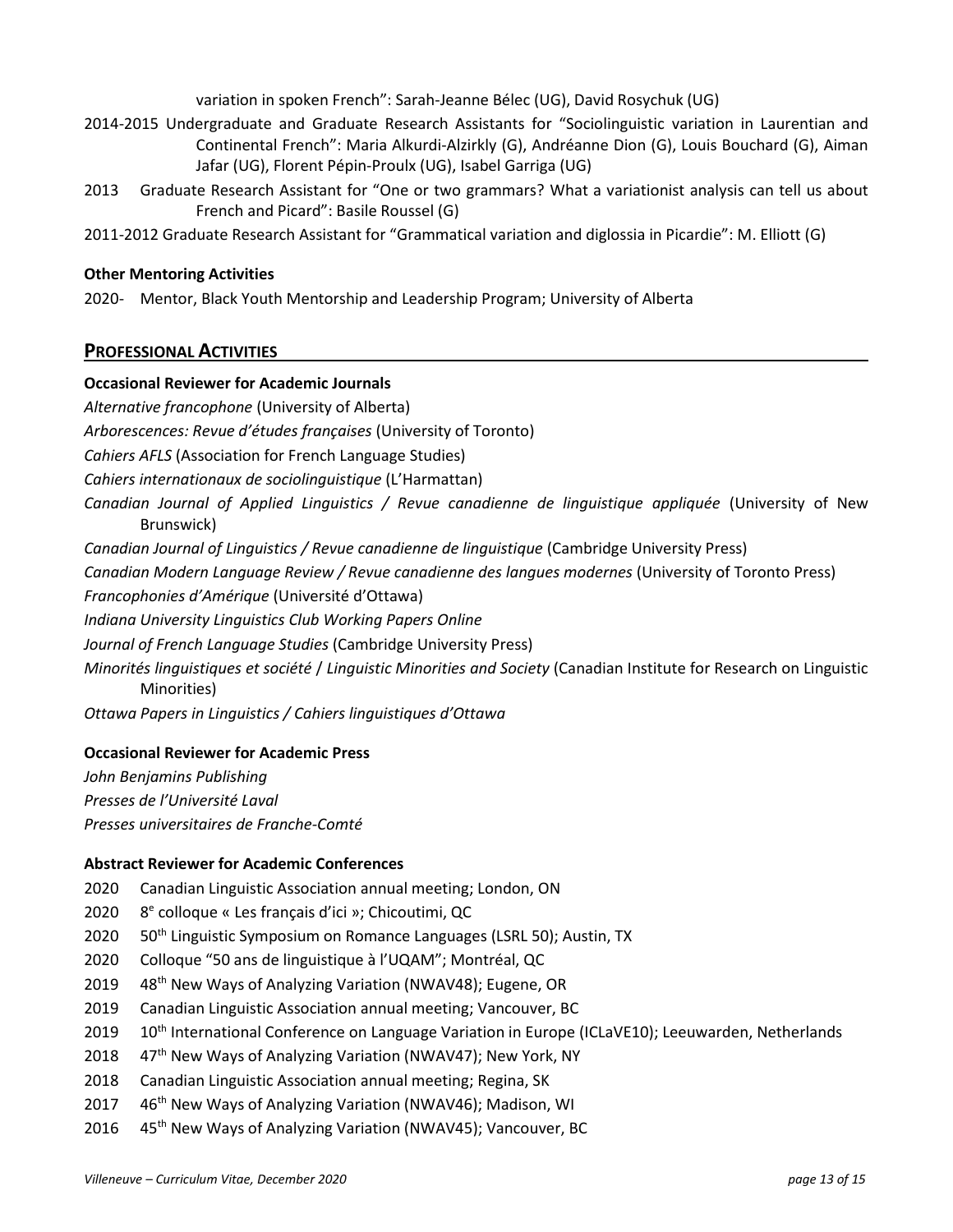- 2014 43<sup>rd</sup> New Ways of Analyzing Variation (NWAV43); Chicago, IL
- 2012 41<sup>st</sup> New Ways of Analyzing Variation (NWAV41); Bloomington, IN

#### **Conference Organization**

- 2018-present Chair of Program committee and Member of Organizing committee, Annual conference of the Réseau de la recherche sur la francophonie canadienne (RRF); Campus Saint-Jean, University of Alberta. October 28-30, 2020.
- 2017-2019 Member, 12<sup>th</sup> International Symposium on Bilingualism (ISB12); University of Alberta. June 24-28, 2019.
- 2014-2015 Member, 44<sup>th</sup> New Ways of Analyzing Variation (NWAV44) conference; University of Toronto. October 22-25, 2015.
- 2013 Member, 7<sup>th</sup> Change and Variation in Canada (CVC7) workshop; University of Toronto. May 4-5.
- 2005-2007 Member, 14<sup>th</sup>-16<sup>th</sup> French & Italian Graduate Student Organization Colloquium; Indiana University. April 8-10.

#### **Thematic Session and Workshop Organization**

- [with J. Tennant] *Le français en Ontario*. Session at the 44th New Ways of Analyzing Variation (NWAV44) conference. Toronto, ON. October 23, 2015.
- [with N. H. Hilton] *Minority languages in Europe*. Session at the 8<sup>th</sup> International Conference on Language Variation in Europe (ICLaVE8). Leipzig, Germany. May 29, 2015.

#### **Professional Development Offered**

Panelist, Professionalization workshop for French Linguistics students at Indiana University. Bloomington, IN. March 29, 2014.

## **Other Service to the Profession**

Member, Student Travel Award Committee, New Ways of Analyzing Variation (NWAV) conference, 2018-present

### **ADMINISTRATIVE ACTIVITIES**

#### **University, Faculty and Department Service**

Co-chair, Membership Committee, Academic Women's Association, University of Alberta, 2020-present Co-chair, Committee on Equity, Diversity and Inclusion, Campus Saint-Jean, University of Alberta, 2020-present Member, Executive Committee, Campus Saint-Jean, University of Alberta, 2019-present Member, Graduate Studies Committee, Campus Saint-Jean, University of Alberta, 2019-present Member, Ad hoc Social Committee, Campus Saint-Jean, University of Alberta, 2018-2020 Representative for Campus Saint-Jean, Departmental Council, Department of Modern Languages and Cultural Studies (MLCS), University of Alberta, 2017-2020 French Coordinator, Campus Saint-Jean, University of Alberta, 2017-2020 Member, Technology and Innovation Committee, Campus Saint-Jean, University of Alberta, 2016-2019 Chair, Mentorship Committee, Academic Women's Association, University of Alberta, 2016-2018

Member, *Arborescences: Revue d'études françaises* Editorial Board, Department of French, University of Toronto, 2013-2015

Member, Graduate Academic Appeals Committee, Department of French, University of Toronto, 2012-2015

Member, Graduate Student Organization Committee, Department of French and Italian, Indiana University, 2004-2008

Student Representative, M.A. in Foreign Languages & Literature Faculty Committee, University of Wisconsin-